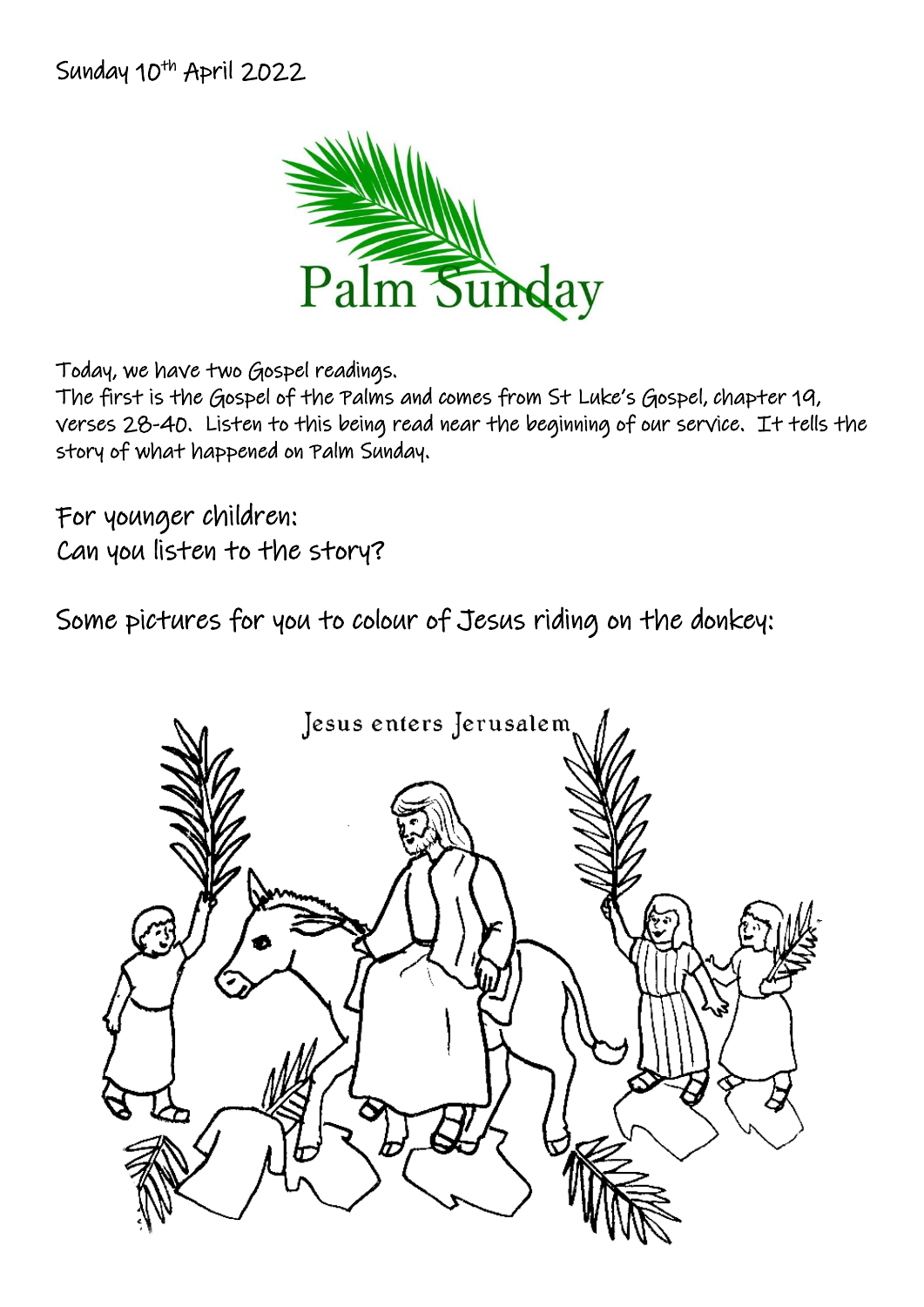

If you are at our service in the cathedral, you will find some other Holy Week activities on your table.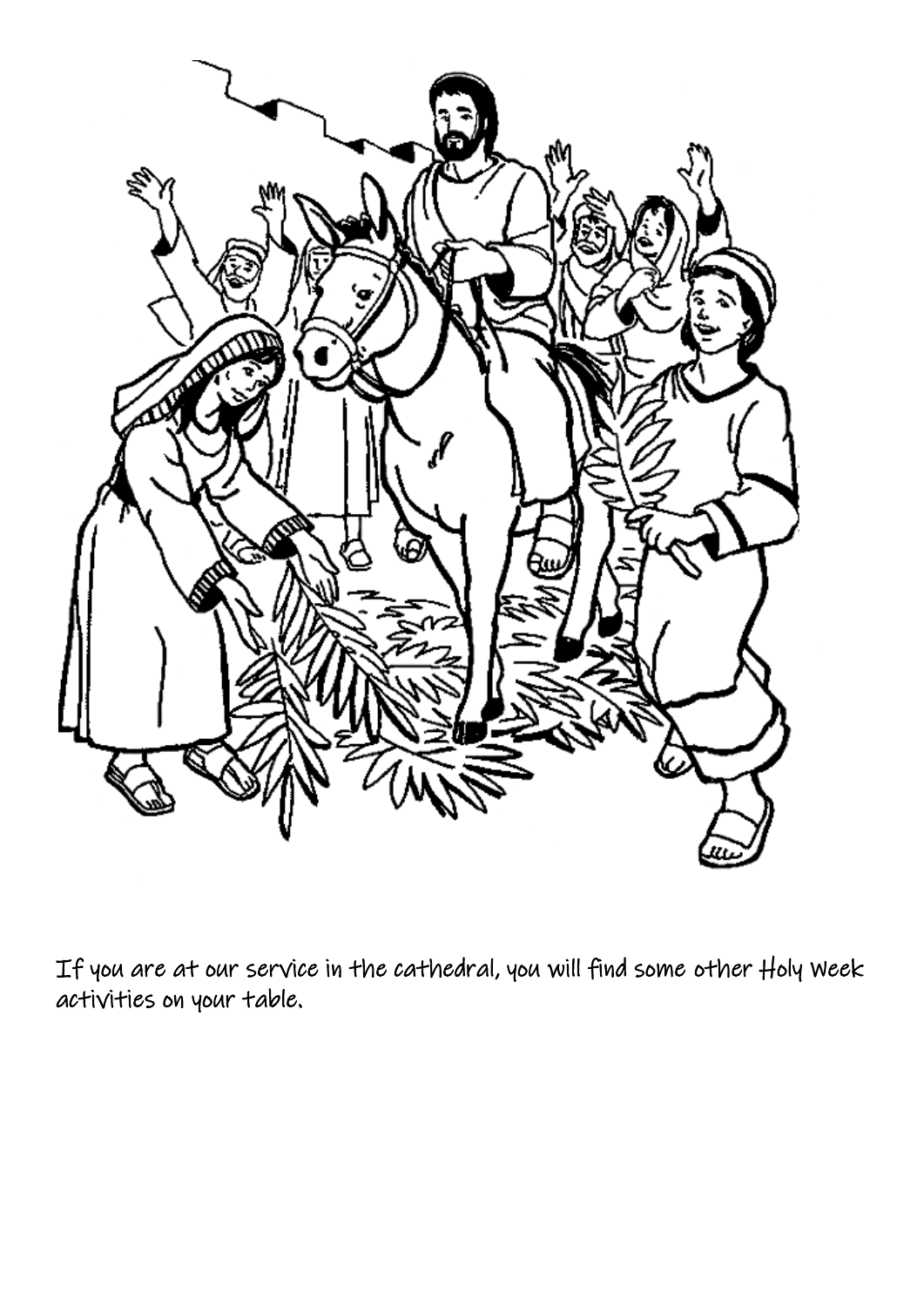For older children:

Something to think about:

The crowd who went out to meet Jesus, waving branches of palm trees and shouting, were welcoming Jesus to Jerusalem as a king. As far as they were concerned, that day, they were hailing the King of Israel with words of triumph, victory and celebration. Jesus, however, knew differently. By choosing to ride into Jerusalem on a young donkey, rather than a conquering hero's warhorse, Jesus was fulfilling prophecy and showing that he had come to bring peace.

Sadly, the crowd didn't get it. Despite being aware of the words of the prophet Zechariah about the expected Messiah riding on the foal of a donkey (Zechariah 9:9), this was not what they expected and, within days, the same crowds were demanding Jesus be executed. Jesus was not the sort of king the crowd wanted. He was a servant king and the crown for this king would be a crown of thorns.



Our second Gospel reading today is also from St Luke's Gospel and tells part of the story of Jesus's betrayal and death. This week is Holy Week, when we remember these events. Palm Sunday marks the beginning of Holy Week. As we journey together through this week, we see the situation for Jesus and his companions changing fast. We can follow the daily events by reading the gospel story and, if we can, it is good to follow the whole story of Holy Week, so that we can fully celebrate the joy of Easter.

By Maundy Thursday, we see more clearly the sort of king Jesus knew himself to be. The name "Maundy" comes from the Latin word 'Mandatum', meaning 'commandment'. In John's Gospel (chapter 13, verses 1-20) we read how Jesus washed his disciples' feet (something that would normally be done by a servant) and gave them a 'new commandment'. Jesus said, "A new commandment I give you, that you love one another  $a$ s I have loved you. By this all people will know that you are my disciples, if you love one another". Jesus was a "Servant King" and our final hymn today is a beautiful song which reminds us of this.

Our Maundy Thursday celebration is very poignant, as we recall these events, together with Jesus's command to "Do this in remembrance of me", as he shared the Passover meal with his followers. On this night, Jesus gave us the sacrament of the Eucharist, Holy Communion, or Lord's Supper, which is so important in our lives as Christians.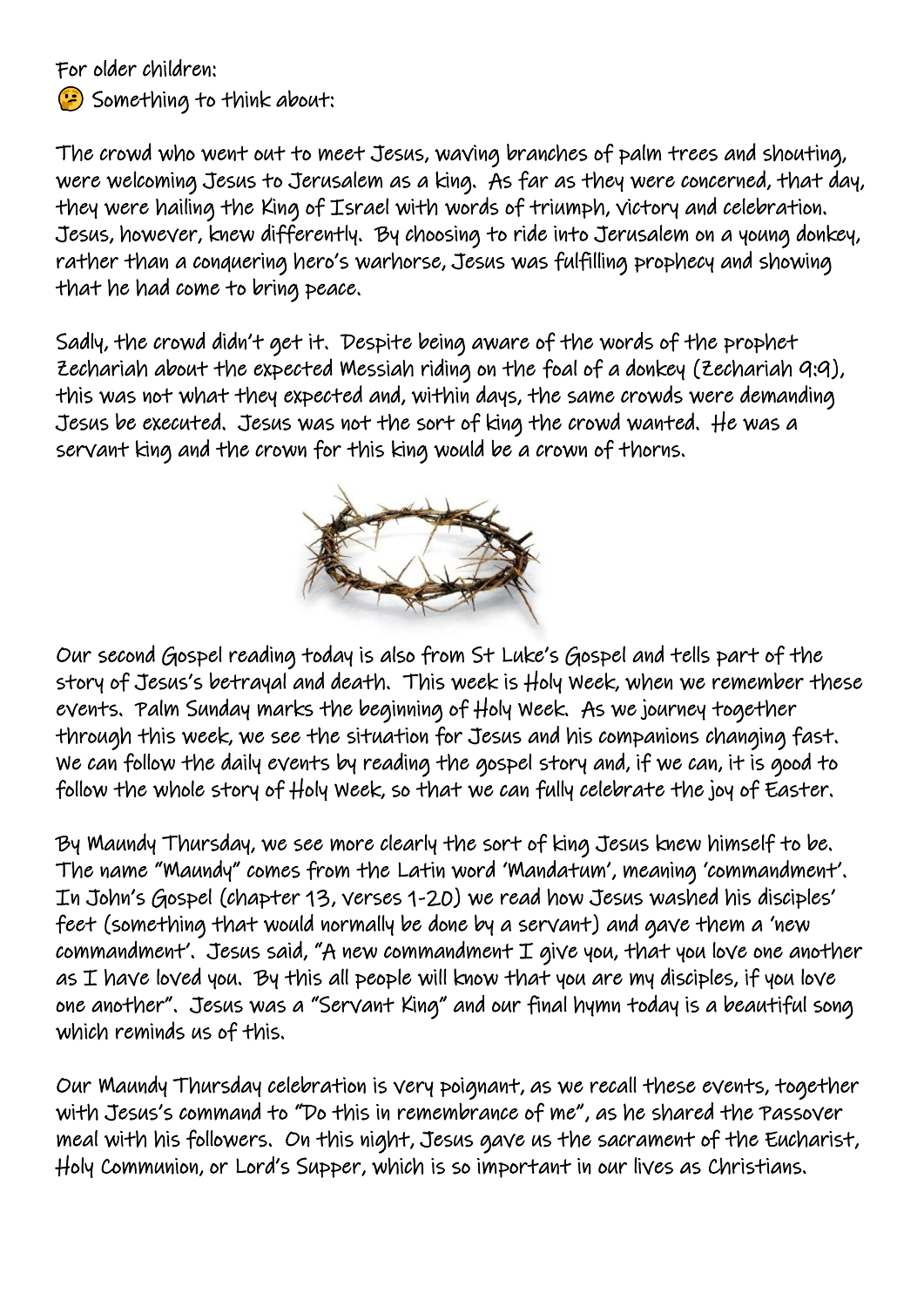

Jesus said to his disciples.<br>"Do this in remembrance of me."

On Good Friday, we find Jesus wearing the crown of thorns, as he is taunted and tortured, before being crucified.



## A prayer for Holy Week:

Dear God, thank you that Jesus rode into Jerusalem on a donkey to show everyone your love and peace. Help us during this Holy Week to grow closer to Jesus day by day. Amen.

You might also like to use this famous prayer of St Richard of Chichester:

 Thanks be to you, our Lord Jesus Christ, for all the benefits which you have given us, for all the pains and insults which you have borne for us. Most merciful Redeemer, Friend and Brother, may we know you more clearly, love you more dearly, and follow you more nearly, day by day. Amen.

More activities below and, if you are with us in the cathedral, there are things to make and take home on your table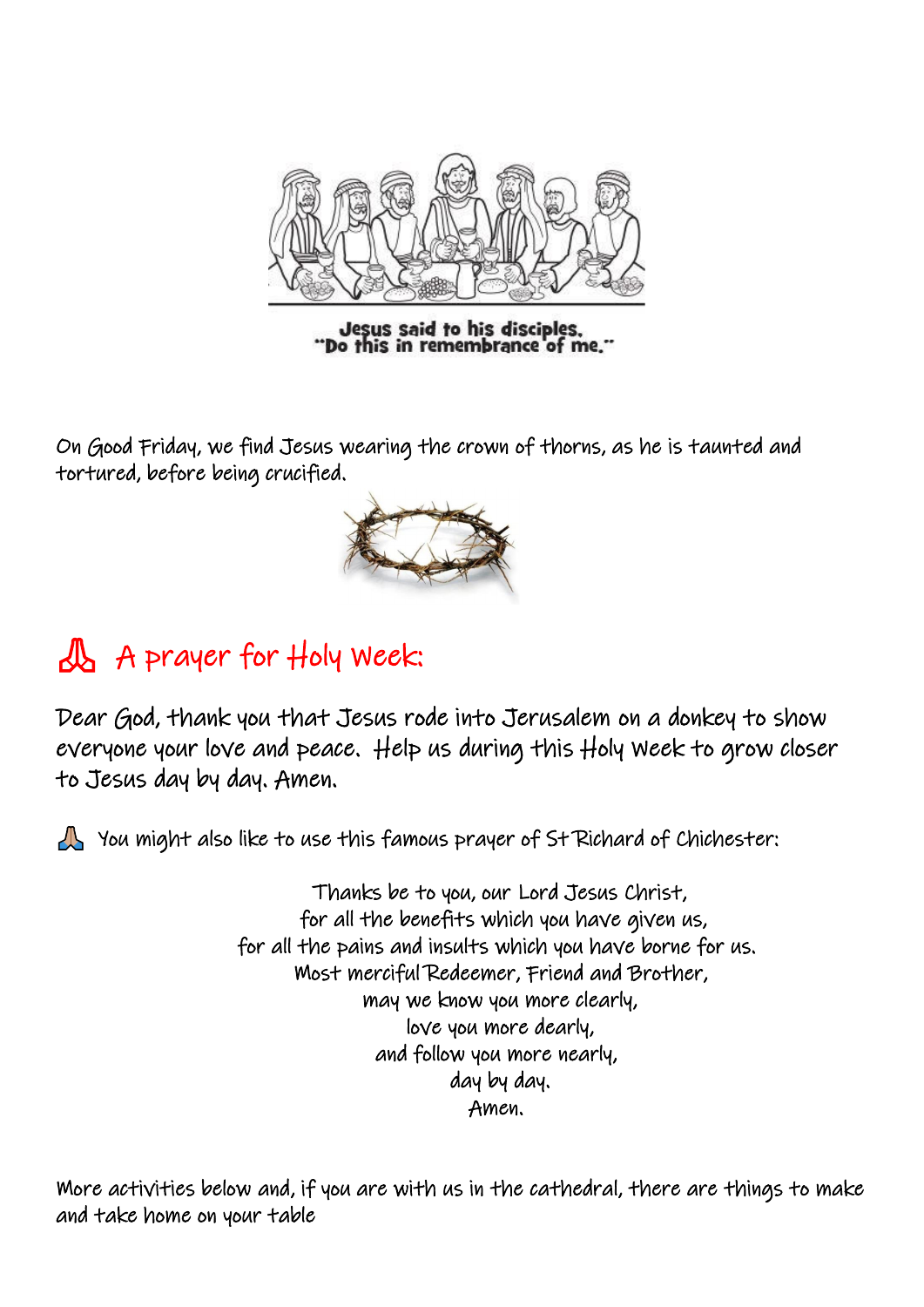